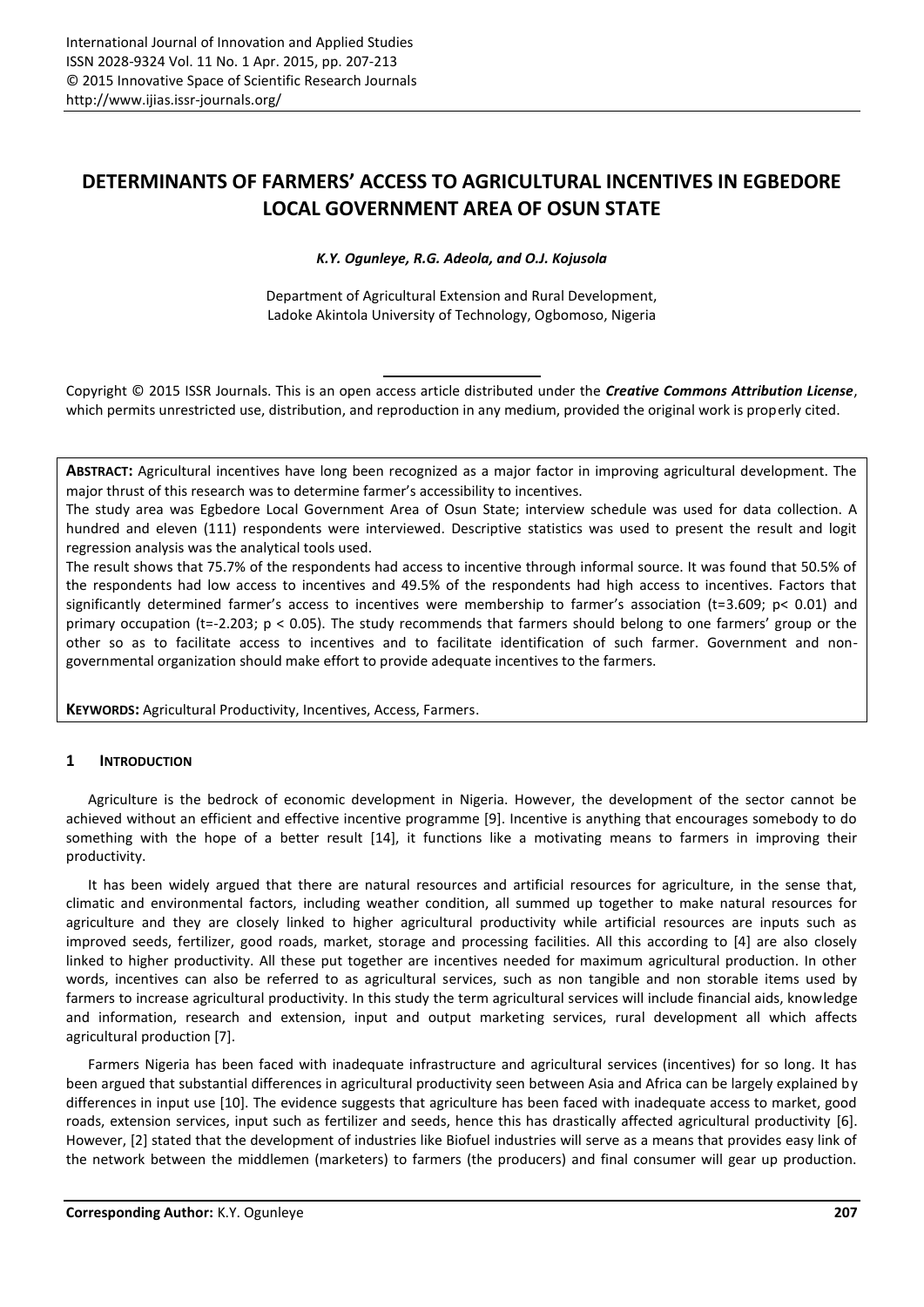Farmers face the high cost of production due to escalating fertilizer, seed and fuel prices and relatively low output prices, for example, in the case of maize production in the year 2008 when the average production cost per acre increased by 5%, at the same time land preparation cost rose by 75% per acre, while labour cost per worker per day rose by 100%, the cost of a 50kg bag of Diamonium phosphate (DAP) fertilizer rose by 111.1% [8]. Lack of access to agricultural inputs and services (incentives) are major constraints to maximize productivity of agriculture in Nigeria.

Agriculture provides food for her teeming population and raw materials for industries, but the sector is faced with mirage of problems which militate against optimizing its potentials; some of the constraints include low productivity, poor marketing and distribution infrastructure, weak extension services and inadequate access to incentives. These problems will not stand if adequate access to incentives and factors that influence its access are made available to rural small scale and large scale farmers such that if adequate improved seeds and fertilizers which are closely linked to higher agricultural productivity and food security [5] are made available, life of farmers will be better.

Some factors were identified as determinants to access to incentives. These include; Access to vital information, agricultural extension education, level of education, information on agricultural technology, language barriers, timing of incentive presentation, individualism and inadequate number of extension agents

## **1.1 OBJECTIVES OF THE STUDY WERE TO**

- $\bullet$  Identify the socio-economic characteristics of the respondent
- $\bullet$  Investigate the sources of incentives available to farmers.
- Know the extent of farmer's access to agricultural incentives.
- Ascertain constraints to affecting farmer's access to agricultural incentives.
- Determine the factors affecting farmer's from gaining access to agricultural incentives.

## **2 METHODOLOGY**

The study was carried out in Egbedore Local Government Area of Osun State, Nigeria; it is located around the North Western part of the state. Ocean State has a humid climate with a temperature of between 21.1 and 31.1ºC and annual rainfall of about 1000mm [13]. Egbedore is found in the transition zone of the derived savannah zone. The predominant occupation there is farming and major crops grown are maize, cowpea, yams and cash crops like cocoa and oil palm while other stable occupations among the people were trading, craftworks, palm oil processing. The populations of the respondent covered by this study were farmers in Egbedore Local Government.

Data was collected through the use of questionnaire which was administered inform of interview schedule. Multistage sampling technique was used. The study area has ten political wards. For the purpose of this study, 30% of the political wards in Egbedore were randomly selected, namely; Okinni, Ido-Osun and Awo. Four villages were picked randomly from each of the wards selected made a total of twelve villages and ten farmers were selected from the twelve villages making a total 120 farmers. Only 111 schedules were eventually used for the study because the information provided by the remaining 9 respondents was not adequate for data analysis. Descriptive statistical tools such as frequencies and percentages were used in presenting the data while logit regression analysis was used as inferential statistical tools to know the determinants of farmer's access to agricultural incentives.

# **2.1 MEASUREMENT OF VARIABLES**

The dependent variable for this study was categorized as high access to incentives and low access to incentives. The goal was to determine whether or not the farmers in the study area have access to agricultural incentives and know the variables that determine their access. This study made use of Y as a dichotomous variable (binary) to represent the access to incentives by a given. Access by farmers was calculated by summing the weights of the scale and total was divided by 3 to give a mean of 1. Any incentive with mean score equal or above the cut off mean of 1was regarded as good access for the farmers while any with mean lower than 1 was considered as farmers having low access to such. Since Y is a dichotomous variable, a binary (dichotomous) response model with a logit function.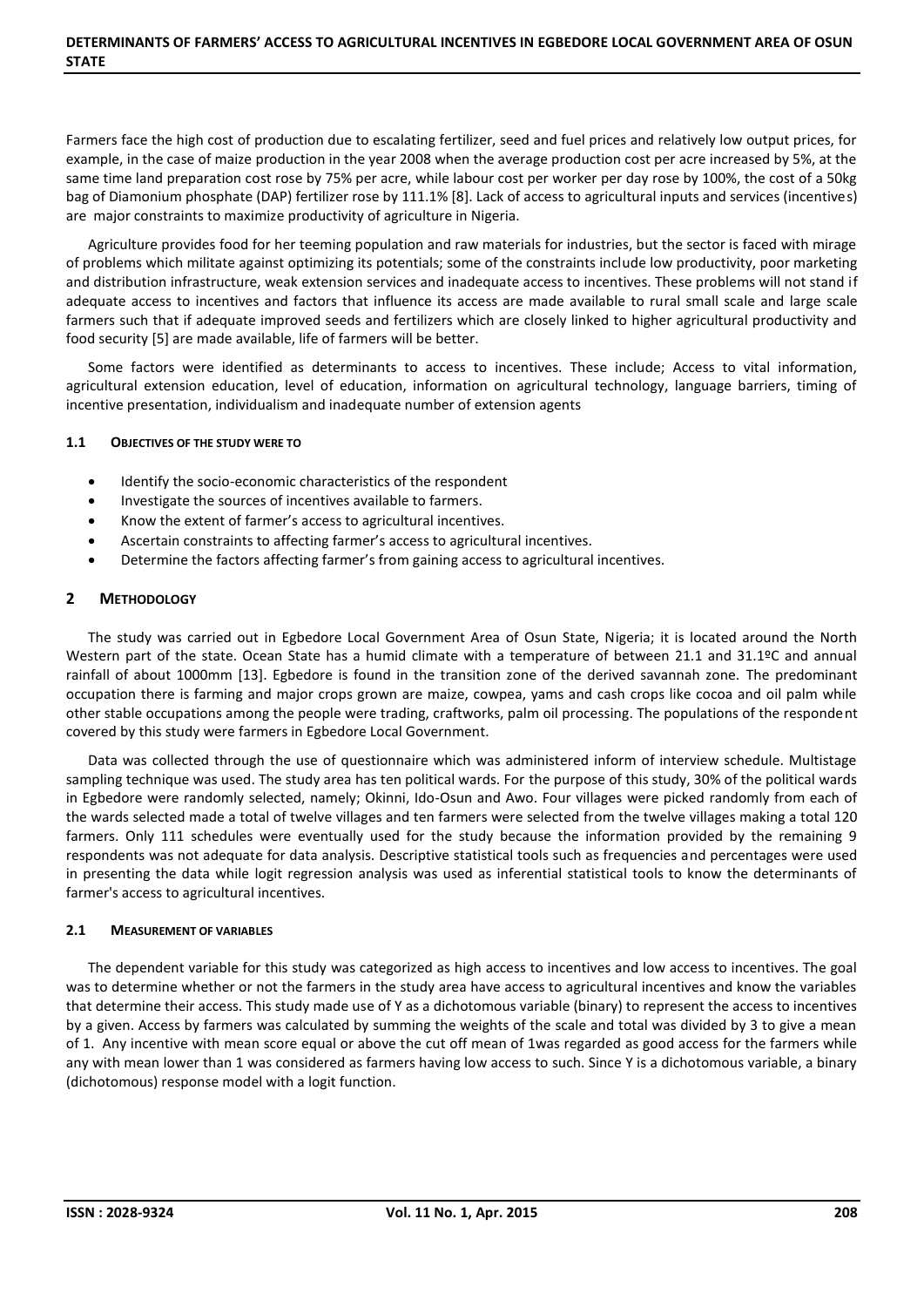| Dependent variables               | <b>Method of decision</b>                            |
|-----------------------------------|------------------------------------------------------|
| Access to incentives              | High access (1) Low access (0)                       |
| Independent variables             |                                                      |
| Access to Agricultural incentives | Always (2), Occasionally (1) Not accessible (0) were |
|                                   | converted to scores                                  |
| Farmers household size            | Measure in number                                    |
| Primary occupation                | Farming (1) others (0)                               |
| Marital status                    | Married (1), Single (0), Divorced (0) Separated (0)  |
| Membership to association         | Yes(1), no(0)                                        |
| Farmers sex                       | Male(1), Female(0)                                   |
| Age of farmers                    | Measure in year                                      |
| Farmer's level of education       | No-formal education(0),                              |
|                                   | Primary education(1)                                 |
|                                   | Secondary education(0)                               |
|                                   | Tertiary education(0)                                |
| Farm size                         | Measured in hectares                                 |
| Agriculture is main activity      | Yes(1), others(0)                                    |
| Amount earned                     | Naira                                                |
|                                   |                                                      |

*Table 1. Description of variable measurement*

#### **3 RESULTS AND DISCUSSIONS**

#### **3.1 SOCIO-ECONOMIC CHARACTERISTICS OF RESPONDENT**

Table 2 below shows that 87.4% of the respondents in the study area were male while 12.6% were female. This might be that farming activities in the area are male dominated. Majority (81.1%) of the farmers were married, this implies that farmers in the study area were married hence there must be more incentives to encourage the farmer to have large production to feed their family and contribute to the food security of the nation at large. For a successful and highly productive farming activity, experience is very significant, the table further revealed that the average farming experience of the farmers was 27.9 years. This shows that the respondents were highly experienced in farming. This might be that many of the farmers had been struggling to survive in their farming activities because access to incentives for agricultural production had not been adequate as shown on table 3. The farmers were still in their active farming age as their mean age was 48.1 years. Hence, farming resources (incentives) should be made accessible to the farmers for effective and efficient agricultural production.

Also, 36.9% had no formal education, 25.2% had primary education. This implies the level of education of the farmers was low. However, 20.7% had tertiary education. About 70% of the farmers practiced farming as their primary occupation while 30.6% of the respondents practiced farming as their secondary occupation. This implies that farming is the dominant source of livelihood and sustenance for the farmers. This confirms [15] that nearly 80 percent of African continent is poor, live in rural areas and depend mainly on agriculture for their livelihood. Majority (84.7%) of the farmers had farm size ranging between 0.10 and 5.99 ha, 7.2% had between 6.0 to 9.99 and 8.1% had 10 ha and above. Their mean farm size was 3.69ha. According to [3], majority of these farmers are small scale farmers who are in need of incentives. In the study area subsistence and commercial farming are the only major farming practiced while 9.9% involved in subsistence farming, 69.4% practiced commercial farming and 20.7% practice both types of farming operations. More than half of the farmers belong to one association or the other.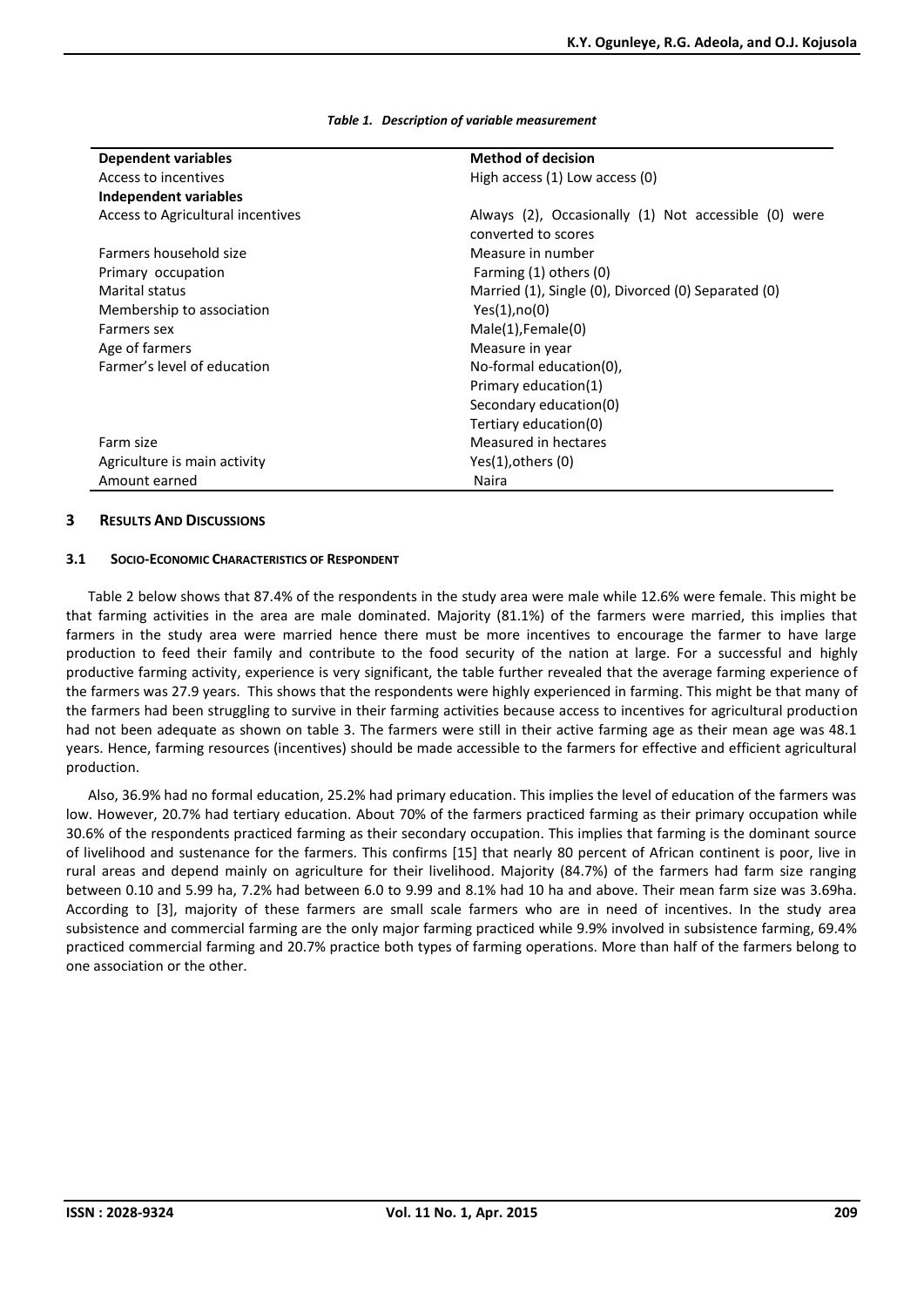| Characteristic                                | <b>Categories</b>   | Percentage | <b>Mean/Modal category</b> |
|-----------------------------------------------|---------------------|------------|----------------------------|
| Sex                                           | Male                | 87.4       | <b>Male</b>                |
|                                               | Female              | 12.6       |                            |
| <b>Marital status</b>                         | Married             | 81.1       | <b>Married</b>             |
|                                               | Single              | 14.4       |                            |
|                                               | Divorced            | 0.9        |                            |
|                                               | Separated           | 3.6        |                            |
| <b>Years of farming experience</b><br>(Years) | $1 - 20$            | 45.9       |                            |
|                                               | $21 - 40$           | 31.5       | 27.9years                  |
|                                               | $41 - 60$           | 18.9       |                            |
|                                               | $61 - 82$           | 3.6        |                            |
| Age                                           | $\leq 30$           | 20.7       |                            |
|                                               | $31 - 40$           | 16.2       |                            |
|                                               | $41 - 50$           | 20.7       | 48.07                      |
|                                               | $51 - 60$           | 23.4       |                            |
|                                               | $61 - 70$           | 11.7       |                            |
|                                               | $71 - 90$           | 7.2        |                            |
| <b>Educational status</b>                     | No formal education | 36.9       |                            |
|                                               | Primary education   | 25.2       |                            |
|                                               | Secondary education | 17.1       |                            |
|                                               | Tertiary education  | 20.7       |                            |
| <b>Primary occupation</b>                     | Farming             | 69.4       | Farming                    |
|                                               | Artisan             | 6.3        |                            |
|                                               | Civil savant        | 10.8       |                            |
|                                               | <b>Trading</b>      | 13.5       |                            |
| Farm size(ha)                                 | $0.10 - 5.99$       | 84.7       | 3.69ha                     |
|                                               | $6.0 - 9.99$        | 7.2        |                            |
|                                               | >10.0               | 8.1        |                            |
| <b>Type of farm</b>                           | Subsistence         | 9.9        |                            |
|                                               | Commercial          | 69.4       |                            |
|                                               | <b>Both</b>         | 20.7       |                            |
| <b>Membership of any association</b>          | No                  | 47.7       | Members of association     |
|                                               | Yes                 | 52.3       |                            |

#### *Table 2. Socio Economic Characteristics of the Respondent*

#### **3.2 SOURCES OF ACCESS TO INCENTIVES**

Table 3 shows the sources of agro input incentives to farmers. Among the source of credit incentive that should be available to the respondents in the study area, 10.8% of the respondent had access to credit from agricultural institution and this is the highest percentage from the formal sources.

Table3 shows that majority of the farmers who had access to incentives were through informal sources which were specifically through relatives and friends for credit (56.8%), land(75.7%), fertilizer (36.0%), improved seeds or seedling (40.5%). Also, the farmers were able to access credit through marketing agents (35.1%) and cooperative society (42.3%). This is similar to the finding of [12] who found that major incentives given to farmers were improved seeds, chemical, fertilizer and loan. It can also be deduced that the farmers could access inputs as incentives for crop production, but incentives for livestock production either through informal or formal sources were very poor.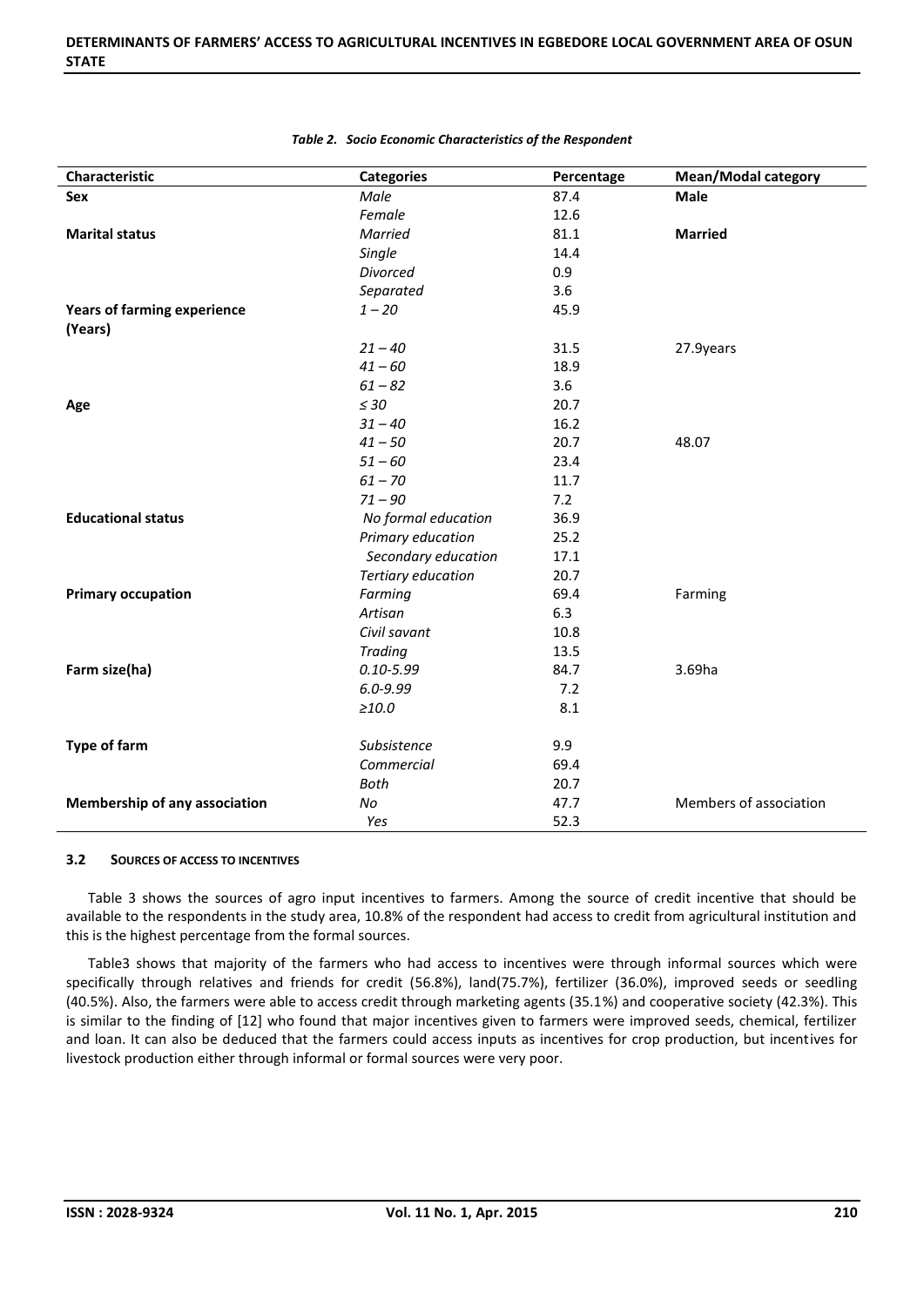| <b>Formal sources</b>                 | <b>Credits</b> | Land     | fertilizer | <i>Improved</i><br>seed/seedlings | Feeds/feeds<br><i>ingredients</i> | <b>Feeders</b><br>and<br>waters trough | <b>Vaccines</b> |
|---------------------------------------|----------------|----------|------------|-----------------------------------|-----------------------------------|----------------------------------------|-----------------|
| Federal government                    | 6(5.4)         | 6(5.4)   | 15(13.5)   | 13(11.7)                          | 2(1.8)                            | 0(100)                                 | 0(100)          |
| State government                      | 9(8.1)         | 7(6.3)   | 1(0.9)     | 12(10.80)                         | 2(1.8)                            | 0(100)                                 | 2(1.8)          |
| Private organization                  | 4(3.6)         | 7(6.3)   | 2(1.8)     | 5(4.5)                            | 2(1.8)                            | 1(0.9)                                 | 3(2.7)          |
| Nongovernmental<br>organization       | 3(2.7)         | 1(0.9)   | 4(3.6)     | 4(3.6)                            | 2(1.8)                            | 0(100)                                 | 2(1.8)          |
| Banks                                 | 10(9.0)        | 0(100)   | 0(100)     | 0(100)                            | 0(100)                            | 0(100)                                 | 0(100)          |
| <b>Extension agents</b>               | 2(1.8)         | 2(1.8)   | 11(9.9)    | 10(9.0)                           | 4(3.6)                            | 2(1.8)                                 | 3(2.7)          |
| Agricultural<br>based<br>institutions | 12(10.8)       | 14(12.6) | 14(12.6)   | 16(14.4)                          | 4(3.6)                            | 3(2.7)                                 | 3(2.7)          |
| Informal sources                      |                |          |            |                                   |                                   |                                        |                 |
| Farmers association                   | 20(18)         | 8(7.2)   | 13(11.7)   | 16(14.4)                          | 5(4.5)                            | 3(2.7)                                 | 1(0.9)          |
| Relatives and friends                 | 63(56.8)       | 84(75.7) | 40(36.0)   | 45(40.5)                          | 21(18.9)                          | 9(8.1)                                 | 1(0.9)          |
| Marketing agents                      | 39(35.1)       | 3(2.7)   | 7(6.3)     | 7(6.3)                            | 7(6.3)                            | 3(2.7)                                 | 2(1.8)          |
| Cooperative society                   | 47(42.3)       | 4(3.6)   | 7(6.3)     | 6(5.4)                            | 4(3.6)                            | 5(4.5)                                 | 4(3.6)          |

| Table 3. Distribution of respondents by sources of access to incentives |  |
|-------------------------------------------------------------------------|--|
|                                                                         |  |

*Source: Field survey*

## **3.3 FARMER'S ACCESS TO INCENTIVES FOR AGRICULTURAL ACTIVITIES**

The result on table 4 shows that constant and stable electricity supply, ready market for non-consumable produce (cash crops), good roads, herbicide, improved seeds and seedlings, stipulated price of produce across the local government and fertilizer which were ranked 1,2,3,4,5,6 and 7 respectively. Alternatively, the farmers indicated poor access to rural industrial development, extension officer's, storage and processing houses, farmers identity card, credits and loans, viable agricultural technology and extension. This shows that a lot needs to be done so that farmers could have access to incentives, especially extension which, according to [1] is crucial in agricultural development.

|  |  | Table 4. Distribution of respondents by frequency of access to incentives for agricultural activities |
|--|--|-------------------------------------------------------------------------------------------------------|
|--|--|-------------------------------------------------------------------------------------------------------|

| <b>Rural infrastructure</b>                                | <b>Always</b><br>accessible | <b>Occasionally</b><br>accessible | Not accessible | Rank |
|------------------------------------------------------------|-----------------------------|-----------------------------------|----------------|------|
| Constant and stable electricity supply                     | 24(21.6)                    | 62(55.9)                          | 25(22.5)       | 1    |
| Ready market for non-consumable produce<br>(cash crops)    | 34(30.6)                    | 53(47.7)                          | 24(21.6)       | 2    |
| Good roads                                                 | 39(35.1)                    | 49(44.1)                          | 23(20.7)       | 3    |
| Herbicide                                                  | 24(21.6)                    | 54(48.6)                          | 33(29.7)       | 4    |
| Improved seeds and seedlings                               | 46(41.4)                    | 43(38.7)                          | 22(19.8)       | 5    |
| Stipulated price of produce across the Local<br>Government | 20(18)                      | 55(49.5)                          | 36(32.4)       | 6    |
| Fertilizer                                                 | 25(22.5)                    | 45(40.5)                          | 41(36.9)       | 7    |
| <b>Extension education</b>                                 | 18(16.2)                    | 43(38.7)                          | 50(45)         | 8    |
| Viable agricultural technology                             | 10(9.0)                     | 35(31.5)                          | 66(59.5)       | 9    |
| Credits and loans                                          | 11(9.9)                     | 30(27)                            | 70(63.1)       | 10   |
| Farmers identity card                                      | 23(20.7)                    | 21(18.9)                          | 67(60.4)       | 11   |
| Storage and processing houses                              | 13(11.7)                    | 26(23.4)                          | 72(64.9)       | 12   |
| Extension officers visit                                   | 17(15.3)                    | 19(17.1)                          | 75(67.6)       | 13   |
| Railway network                                            | 9(8.1)                      | 16(14.4)                          | 86(77.5)       | 14   |
| Rural industrial development                               | 5(4.5)                      | 7(6.3)                            | 99(89.2)       | 15   |

*Source: Field survey*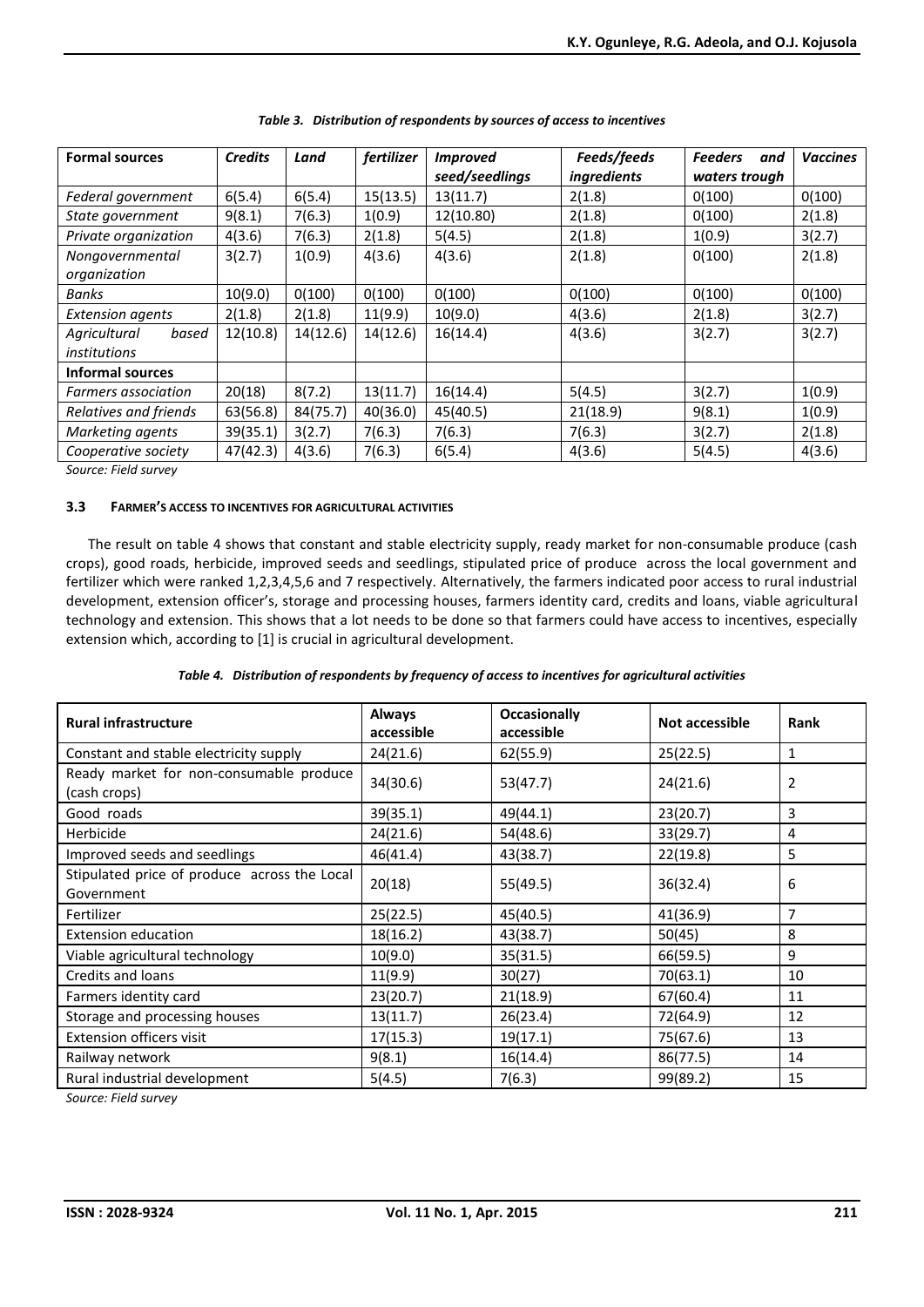#### **3.4 CONSTRAINTS THAT IMPEDE ACCESS TO INCENTIVES**

In table 5 the farmers identified severe constraints to access incentives as instability of agricultural policies (81.1%), inappropriate timing for disbursement of incentives (49.5%), insufficient incentives (45.9%) and lack of information about incentives.

| <b>Constraints</b>                             | Severe   | Mild     | Not a problem |
|------------------------------------------------|----------|----------|---------------|
| Lack of information                            | 47(42.3) | 36(32.4) | 28(25.2)      |
| Inappropriate timing of incentive disbursement | 55(49.5) | 24(21.6) | 32(28.8)      |
| Inability to identify genuine farmers          | 32(28.8) | 29(26.1) | 50(45)        |
| Non-membership of farmers association          | 23(20.7) | 25(22.5) | 63(56.8)      |
| Insufficiency of incentive provided            | 51(45.9) | 24(21.6) | 36(32.4)      |
| Agricultural policy instability                | 90(81.1) | 5(4.5)   | 16(14.4)      |
| Course Eight survey 2012                       |          |          |               |

|  |  |  |  | Table 5. Distribution of respondents by constraints that impede access to incentives |  |
|--|--|--|--|--------------------------------------------------------------------------------------|--|
|--|--|--|--|--------------------------------------------------------------------------------------|--|

*Source: Field survey, 2012.*

## **3.5 LOGIT ESTIMATES OF THE DETERMINANTS OF FARMERS' ACCESS TO INCENTIVES IN THE STUDY AREA**

Farmer's membership to an association was measured and the result revealed a coefficient of 1.709. This is statistically significant at p<0.1. This result shows that membership of any farmers association is positively correlated with access to incentives. The coefficient shows that a unit increase in membership to an association will bring 1.709 unit increases in farmers' access to incentives. This is in relation to [11] who found that membership in farmer's association and cooperatives could increase farmer's interaction with other farmers and entrepreneurs which would in turn increase his capacity to access current information on economic activities.

The coefficients of respondents primary occupation is measured and it is -1.178 and it is statistically significant at p<0.5. This result shows that primary occupation is negatively correlated with access to incentives, meaning that the larger the number of farmers the lesser the incentives. This implies that the incentives available to farmers are not commensurate to the number of farmers. This is an important issue which policy should seek to address by ensuring that more incentives are provided.

## *Table 6. Binomial Logit Regression Access to Incentives and Socio-economic characteristics*

| Variable                  | $X_i$ -        | <b>Coefficients</b> | <b>Standard error</b> | t-value    | <b>Remarks</b>  |
|---------------------------|----------------|---------------------|-----------------------|------------|-----------------|
|                           | <b>Denotes</b> |                     |                       |            |                 |
| Constant                  |                | $-0.0286$           | 1.0033531             | $-0.0285$  |                 |
| Year of farming           | $X_1$          | $0.602E - 02$       | 0.22056518E-01        | 0.273      | Not significant |
| Age in years              | $X_2$          | $-0.257E-01$        | 0.24964413E-01        | $-1.029$   | Not significant |
| Farm size                 | $X_3$          | $-0.263E - 01$      | 0.42158903E-01        | $-0.624$   | Not significant |
| Amount earned             | $X_4$          | 0.301E-06           | 0.74878484E-06        | 0.402      | Not significant |
| Membership of association | $X_5$          | 1.709               | 0.47347981            | $3.609*$   | Significant     |
| Sex                       | $X_6$          | 1.162               | 0.72803060            | 1.596      | Not significant |
| Level of Educational      | $X_7$          | $-0.882E - 03$      | 0.61023540E-03        | $-1.446$   | Not significant |
| Primary occupation        | $X_8$          | $-1.178$            | 0.53471622            | $-2.203**$ | Significant     |
| Type of farming           | $X_9$          | 0.685               | 0.80561582            | 0.850      | Not significant |

**Source: Computer printout of logit analysis** \*=significant at p< 0.01, \*\*=significant at p< 0.05

## **4 CONCLUSION AND RECOMMENDATIONS**

The study concludes that, many of the farmers in the study area are in their active age as a larger percentage of farmers between ages of 31-50 in the study area. Majorly, the farmers had access to incentives for crop production. Their access to incentives was also through informal sources, namely: friends, relatives, market agents and cooperative societies. Determinants of the farmers' access to incentives were membership in farmers' association and farming as primary occupation. Based on the result of the study, it was recommended that: